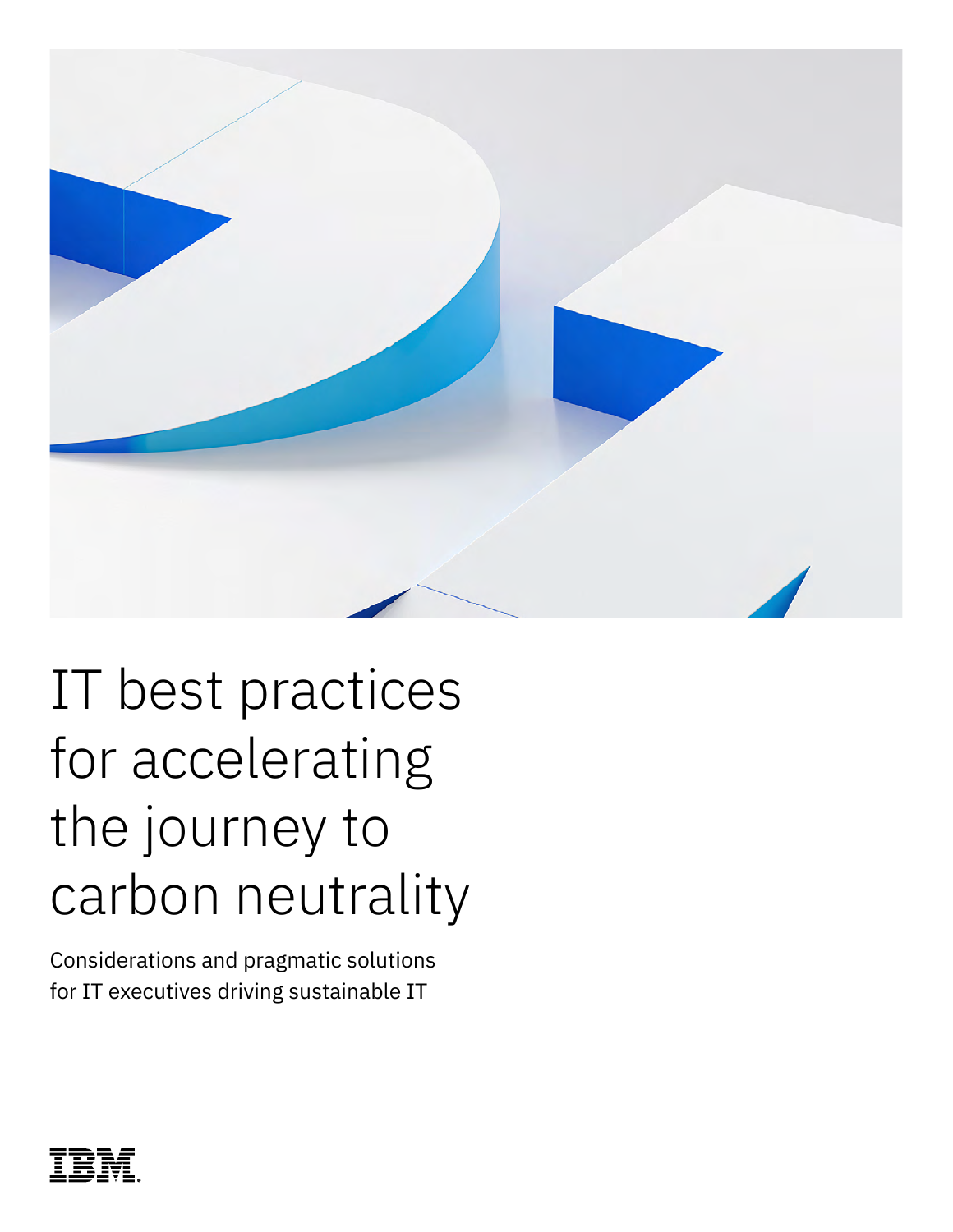## Table of contents

| 03 | Executive<br>summary                                       |
|----|------------------------------------------------------------|
| 04 | Organizations are under pressure<br>to operate sustainably |
| 04 | IT faces a multifaceted<br>and complex problem             |
| 05 | Sustainable IT opportunities<br>on premises                |
| 06 | Sustainable IT opportunities<br>in the cloud.              |
| 07 | A pragmatic<br>first step                                  |
| 07 | Accelerate your journey<br>to carbon neutrality now        |
| 07 | About IBM Turbonomic                                       |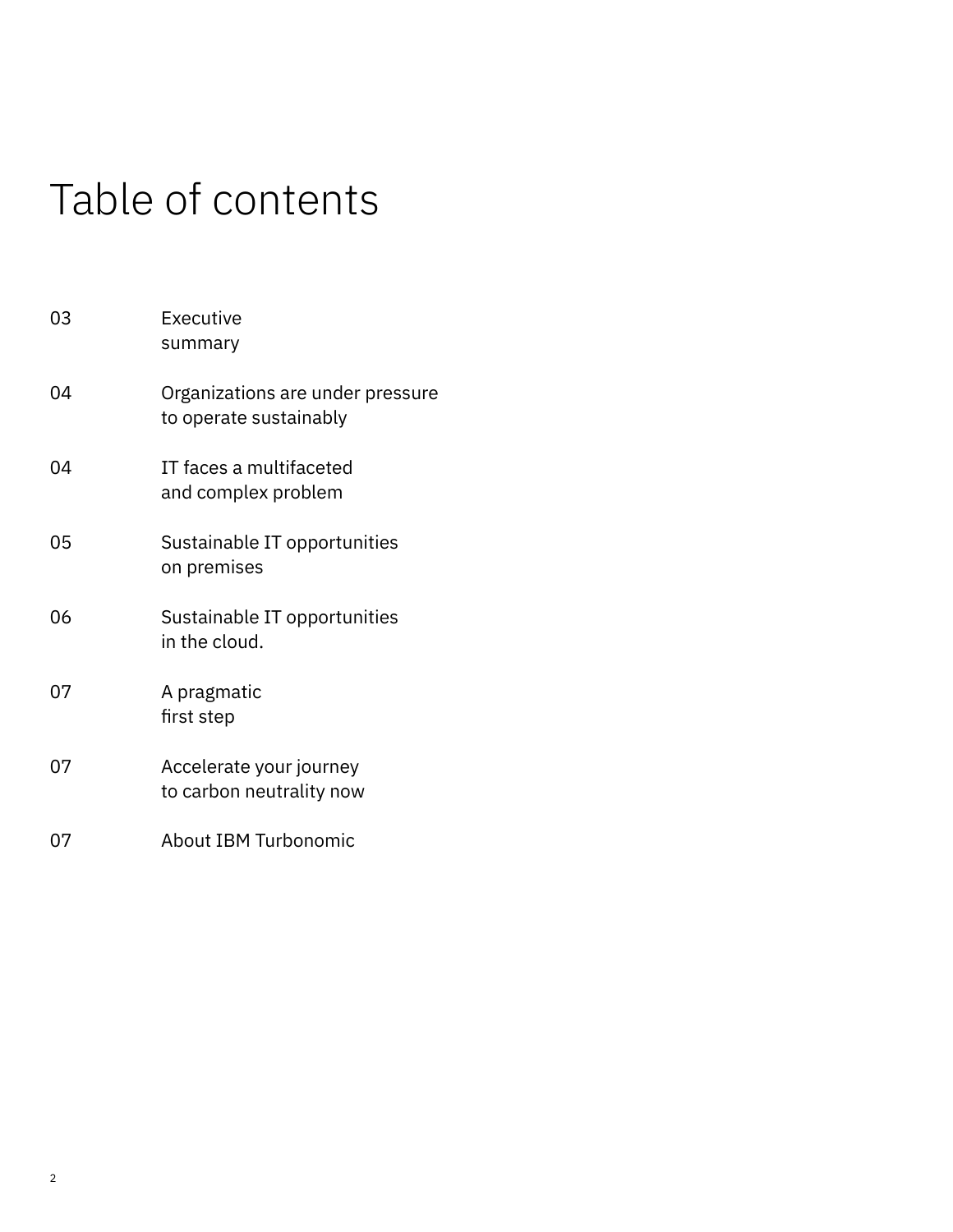## IT best practices for accelerating the journey to carbon neutrality

Considerations and pragmatic solutions for IT executives driving sustainable IT

### **Executive** summary

Executives face more pressure than ever to accelerate their journey to carbon neutrality. As organizations commit to reducing their environmental impact, investors, consumers, governments, and regulatory agencies expect transparency and measurable results as it relates to sustainability.

Executing on strategies for environmental sustainability often includes a mix of approaches. IT has the opportunity to reduce impact immediately through optimization of cloud and data center resource consumption and to minimize it continuously. Prioritizing sustainable resource consumption offers quick wins that last, as you also initiate longer-term investments in renewable energy, more efficient hardware, and the like.

Sustainable IT can start now.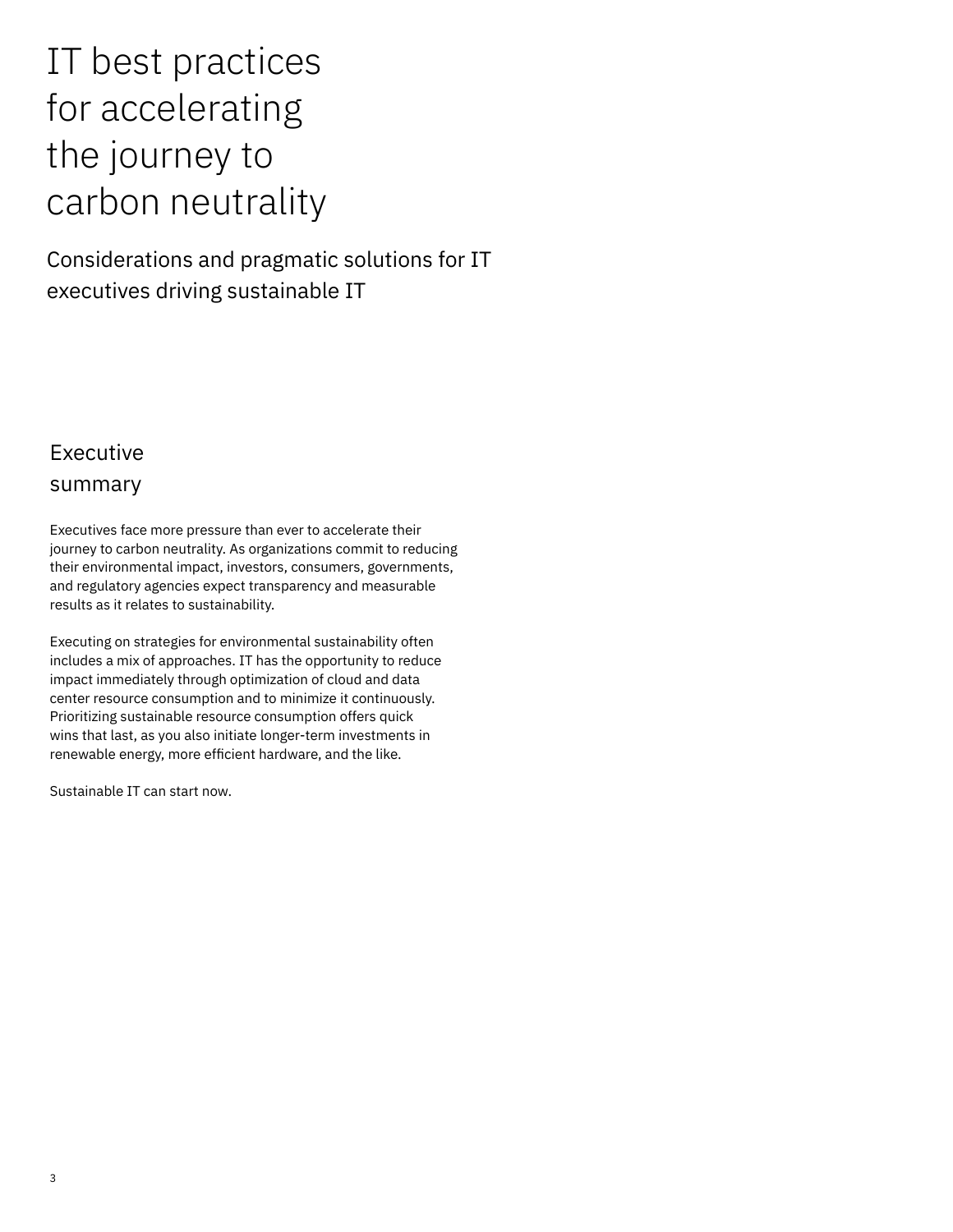## Organizations are under pressure to operate sustainably

Climate change is no longer a distant threat only discussed in the context of tomorrow. In 2022, we are experiencing the consequences of climate change: average global temperatures have risen, leading to the extreme weather—including flooding, intense droughts, and violent storms—that has been observed around the world. Current estimates predict that global carbon emissions must be halved by 2030 to limit warming to 1.5°C and avoid catastrophic climate impacts.1

The urgency of this crisis has made it a priority across all sectors and functions, both private and public, largely fueled by the rise of the sustainability-conscious consumer. A recent study by IBM found that 80 percent of consumers indicate sustainability is important to them and 60 percent are willing to change their shopping habits to reduce environmental impact.<sup>2</sup> In response to these increasing pressures, today more than half of global asset owners are currently implementing or evaluating environmental, social, and governance (ESG) considerations in their investment strategy.3 Blackrock, the largest money manager in the world, even announced that "sustainability should be our new standard for investing."4

In addition to business and sustainability strategies aligning in 2022, there is a growing expectation that the SEC will impose mandatory climate disclosures by 2023.<sup>5</sup> Emerging sustainability regulations related to operations and transparency will compel enterprises to create ambitious goals and have detailed planning for long-term sustainability efforts across infrastructure and operations. Simply put, the business risk of ignoring climate change far outweighs any benefit in the short term. In fact, 62 percent of executives consider having a sustainility strategy essential to be competitive in the future.<sup>6</sup>

## IT faces a multifaceted and complex problem

In 2022, there is no universally agreed-upon standard for reporting IT sustainability, nor are there any solidified key performance indicators. This lack of standard reporting and KPIs is in part due to the complexity of accurately measuring an organization's environmental impact/carbon footprint. There are three classifications of emissions that organizations can track:

**Scope 1 emissions** Associated with company operations

**Scope 2 emissions** Upstream activities (supply chain)

**Scope 3 emissions** Downstream activities (consumer)

For organizations with a traditional on-premises data center, Scope 1 emissions are direct emissions from diesel generators or a similar on-site generation capacity and some refrigerants.7 Scope 1 emissions usually account for less than 10 percent of total emissions for a data center.<sup>8</sup> Scope 2 emissions are from electricity generation for data center operation, including air conditioning and power distribution. Scope 3 emissions are supply chain emissions associated with data center equipment, as well as packaging and end-of-life disposal. Many enterprises that claim to be net-zero usually are only referring to Scopes 1 and 2, but net-zero requires neutrality across all three scopes.<sup>9</sup>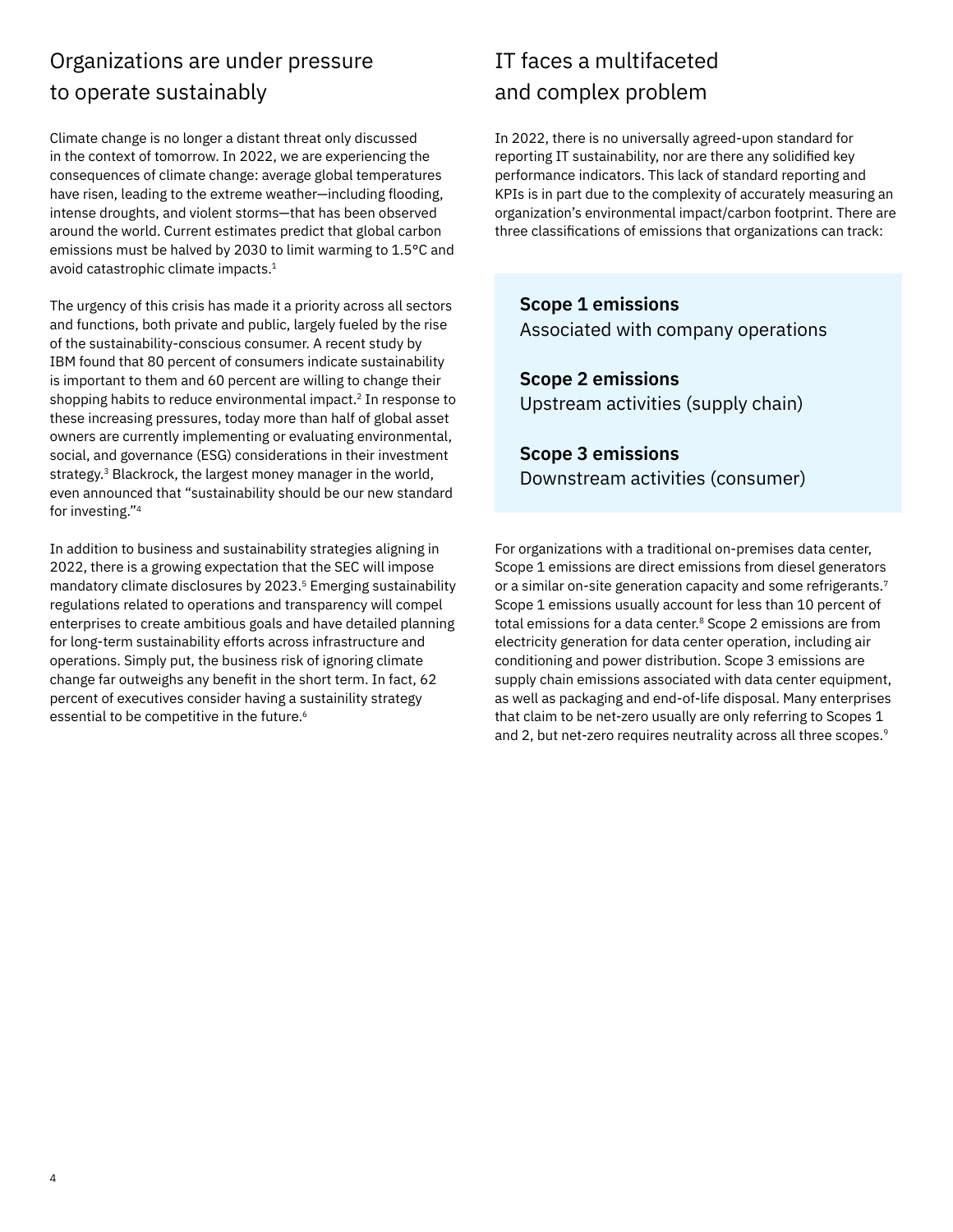## Sustainable IT opportunities on premises

For organizations that are running workloads on-prem, there are a multitude of ways to reduce your carbon footprint, some of which are more challenging than others. Organizations that are on-prem should focus primarily on reducing emissions from powering servers and cooling. These Scope 2 emissions account for over 80% of a typical data center's electricity usage.10



#### **Cooling servers**

Servers generate a significant amount of heat that organizations need to counter with cooling techniques. In addition to higher-efficiency cooling techniques such as filtered free air cooling and liquid cooling, some organizations are (re-)locating data centers to climates that require less energy for cooling. The location of the data center is critical, however, and not all organizations have the means to make this move.

#### **Circular economy strategies**

In terms of Scope 3 emissions, organizations can implement a circular economy strategy. This strategy aims to reduce carbon emissions and overall environmental impact by using recyclable materials, refurbishing hardware to extend the life of assets, and responsibly disposing of environmentally sensitive materials.<sup>11</sup>



#### **Renewable energy**

Servers require a significant amount of power, which is why some organizations are turning to renewable sources of electricity to reduce their emissions. Location again plays a key role as not every data center has access to economically priced low-carbon or renewable electricity.12

Organizations that are investing in their own solar or wind generation face the challenge of variability in production because wind speeds fluctuate and solar energy can only be produced when the sun is shining, though technological advancements in battery storage continue to improve.

Leveraging renewable energy as part of a sustainability strategy requires significant investment, careful planning, and a diverse set of energy sources.<sup>13</sup> It takes time to realize results; it is an important part of the mix but cannot be the only approach given the urgent need to reduce impact now.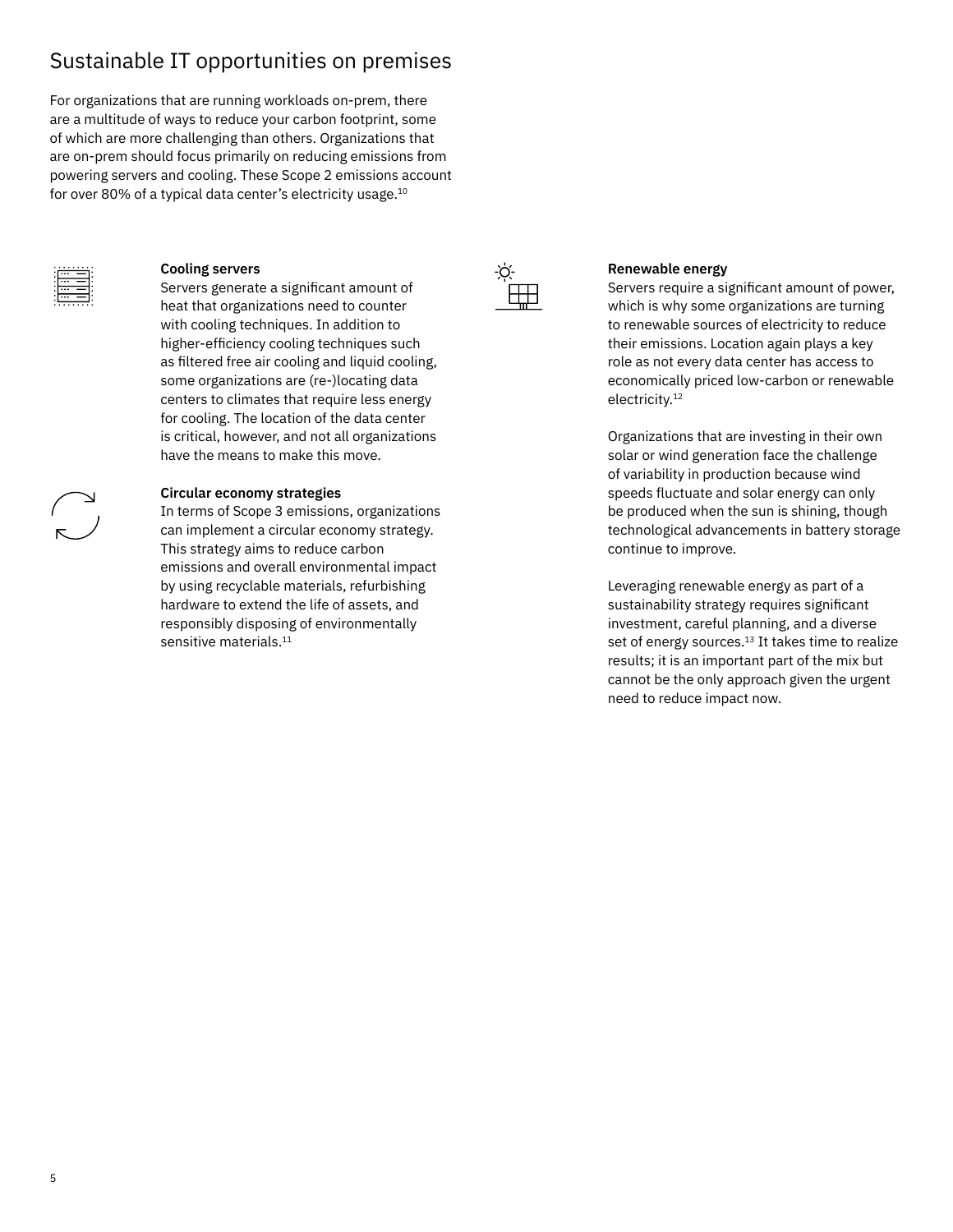## Sustainable IT opportunities in the cloud

The public cloud offers IT organizations another means of reducing their carbon footprint. These services create emissions classified as Scope 3. Public cloud providers have the advantage of higher efficiency in economies of scale against on-premises infrastructure. As Gartner puts it, a bus uses more carbon than a car, but a packed bus is more carbon-friendly than 20 cars.<sup>14</sup>

Similarly, a pool of servers shared by thousands of applications is likely to be more cost- and carbon-efficient than thousands of servers in thousands of data centers.<sup>15</sup> The major cloud providers are also investing heavily in environmental sustainability, further increasing their sustainability advantage over on-premises data centers.

While some organizations cannot take advantage of the public cloud due to unique business constraints, most organizations do.

80% of enterprises will shut down their traditional data centers by 2025, shifting to service providers .<sup>16</sup>

Top public cloud providers have become leaders in sustainability. But it's still on organizations to accurately report emissions from the public cloud, which is why there is growing pressure to make carbon impact information more readily available. While there are many opportunities for improvement, the investments that cloud providers have made to date are a major step forward for the IT industry as a whole. Since 76% of enterprises in public cloud use more than one cloud platform, we will highlight the three main providers, Google Cloud, Microsoft Azure, and Amazon Web Services.<sup>17</sup>

### **Google Cloud**

Through reliance on renewable and low-carbon energy sources, Google achieved net carbon neutral status in 2007. Google currently aims to fully decarbonize by 2030 through continued reliance on renewable energy sources and load optimization.<sup>18</sup> For enterprises tracking their own emissions, Google Cloud has also introduced greater data transparency and a region picker that allows operations teams to make ecologically informed decisions when deploying workloads.

#### **Microsoft Azure**

In 2020, Microsoft pledged to reach carbon-negative status by 2030 through a series of measures to cut new carbon emissions and remove emitted carbon from the environment. More specifically, Microsoft's 100/100/0 commitment pledges that by 2030, Microsoft will have 100 percent of their electricity consumption, 100 percent of the time, matched by zero-carbon energy purchases. For its data centers, Microsoft has invested in various methods of sustainable energy and cooling, such as the creation of project Natick, an underwater data center that is powered by renewable energy and cooled by seawater.19

Furthermore, in 2021 Microsoft announced Microsoft's Cloud for Sustainability. This option allows ESG stakeholders to track carbon emissions from different applications and breaks it down into a variety of reports including a sustainability scoreboard that can track carbon emissions against organizational goals.20

#### **Amazon Web Services**

In 2019, Amazon committed to reaching net-zero carbon emissions by 2040 and 100% renewable energy by 2030. Amazon reports its annual energy consumption across its entire business and does not report AWS consumption specifically.<sup>21</sup> AWS does not currently have any tools to track carbon emissions.22 Other sustainability initiatives AWS uses include goals for increased renewable energy utilization, sustainable cooling methods for data centers, and custom, renewable silicon for its hardware.<sup>23</sup> AWS also recently announced a new Sustainability Pillar that will "help organizations learn, measure, and improve their workloads using environmental best practices for cloud computing."24 More data transparency for AWS customers should follow as sustainability continues to be a priority in the future.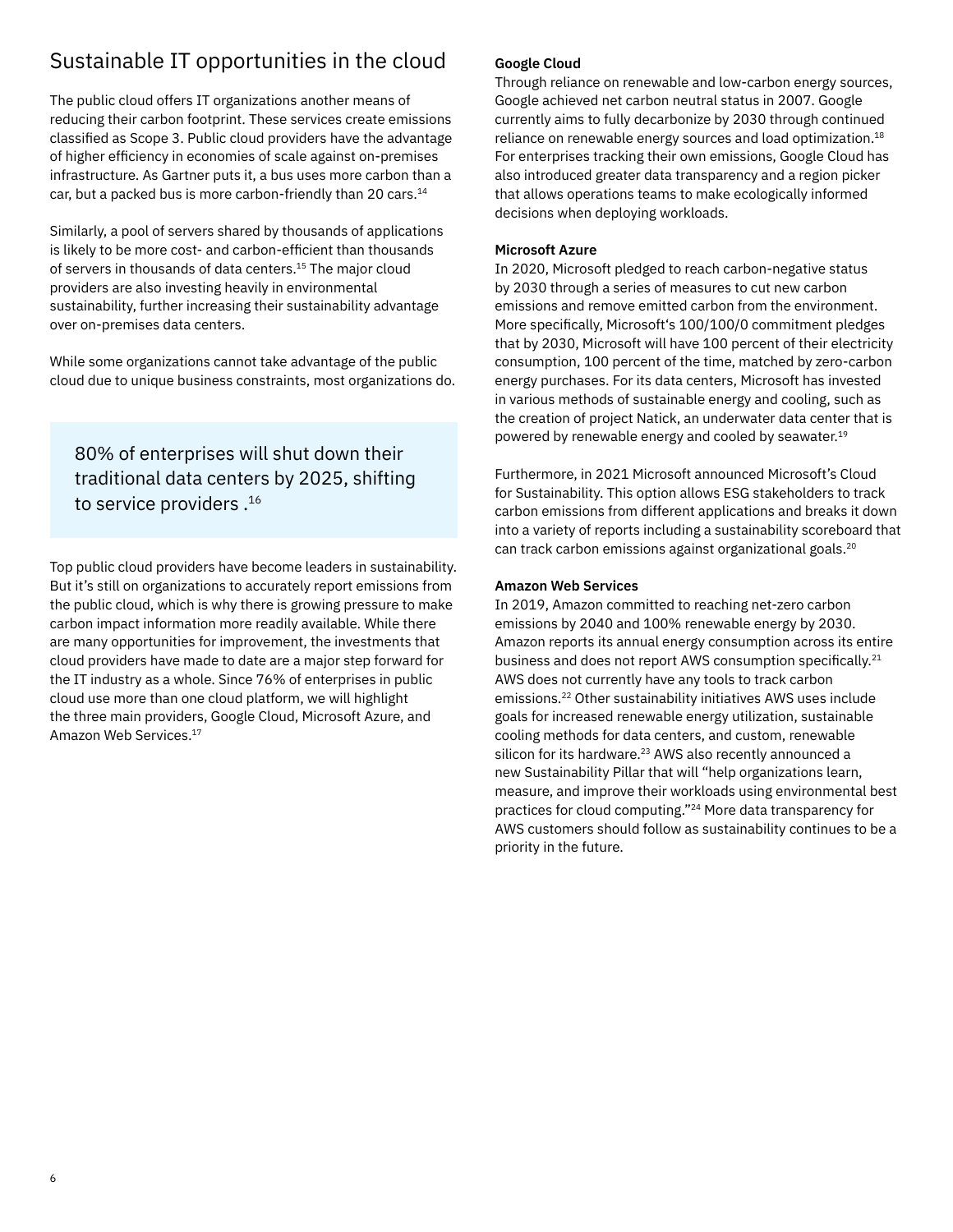## A pragmatic first step

There are many different paths an organization can take when starting its journey to sustainable IT and achieving carbon neutrality. One of the most immediate and impactful methods is to achieve operational excellence where IT simply uses less. As Gartner notes, improving server utilization levels without impacting operational performance requirements is a significant way to reduce an enterprise's carbon footprint.<sup>25</sup> Optimizing cloud and data center resources, however, is difficult, especially as applications and the environments they run on become more complex and distributed. Fundamentally, IT must ensure that applications only get the resources they need when they need them.

Eliminating resource waste in your environment without sacrificing performance represents the ideal intersection of performance, cost, and carbon footprint. The "win-win" opportunity to reduce both cost and carbon emissions should not be overlooked.

For organizations that have the advantage of operating horizontally scalable microservice applications in a public cloud, the opportunity is even greater.

Leveraging ephemeral workloads in applications and infrastructure can help you achieve elasticity that benefits your bottom-line and your sustainability goals, as well as improve customer experience.

To learn more, read [The Executive's Guide to SLOs](https://www.turbonomic.com/resources/white-papers/the-executives-guide-to-slos/).

Whatever the mix of strategies, reducing carbon emissions and overall environmental impact is not a one-off exercise and must be done continuously to be successful. Continuously sustainable IT is the goal.

## Accelerate your journey to carbon neutrality now

With IBM® Turbonomic®, organizations do not need to compromise between carbon neutrality and application performance. IBM Turbonomic software continuously ensures customers' applications consume just what they need to perform, materially reducing IT's carbon footprint. IBM Turbonomic understands the resource relationships at every layer of the application stack and dynamically resources applications according to demand in real-time. IBM Turbonomic actions are trustworthy, and our automation can be operationalized, delivering measurable results as customers reduce cost and carbon footprint immediately and continuously. IBM Turbonomic can run in any environment. Through a commissioned Total Economic Impact™ (TEI) study, Forrester Consulting projected that IBM Turbonomic Application Resource Management customers reduced their cloud and data center consumption by 30% within 6 months, significantly improving long-term energy consumption profiles.<sup>26</sup> In addition to material savings, IBM Turbonomic automation saved customers more than 50 hours of IT personnel time each month.<sup>27</sup>

With IBM Turbonomic IT executives can be leaders in sustainability with transparency and measurable results.

### About IBM Turbonomic

IBM Turbonomic created Application Resource Management (ARM) to assure customers' application performance by dynamically resourcing applications across multicloud environments. Together with its strategic partners, IBM Turbonomic serves more than 3,000 customers. We believe every application should always get the resources it needs, and end-users should never have to wait for an application to respond. To learn more, visit.